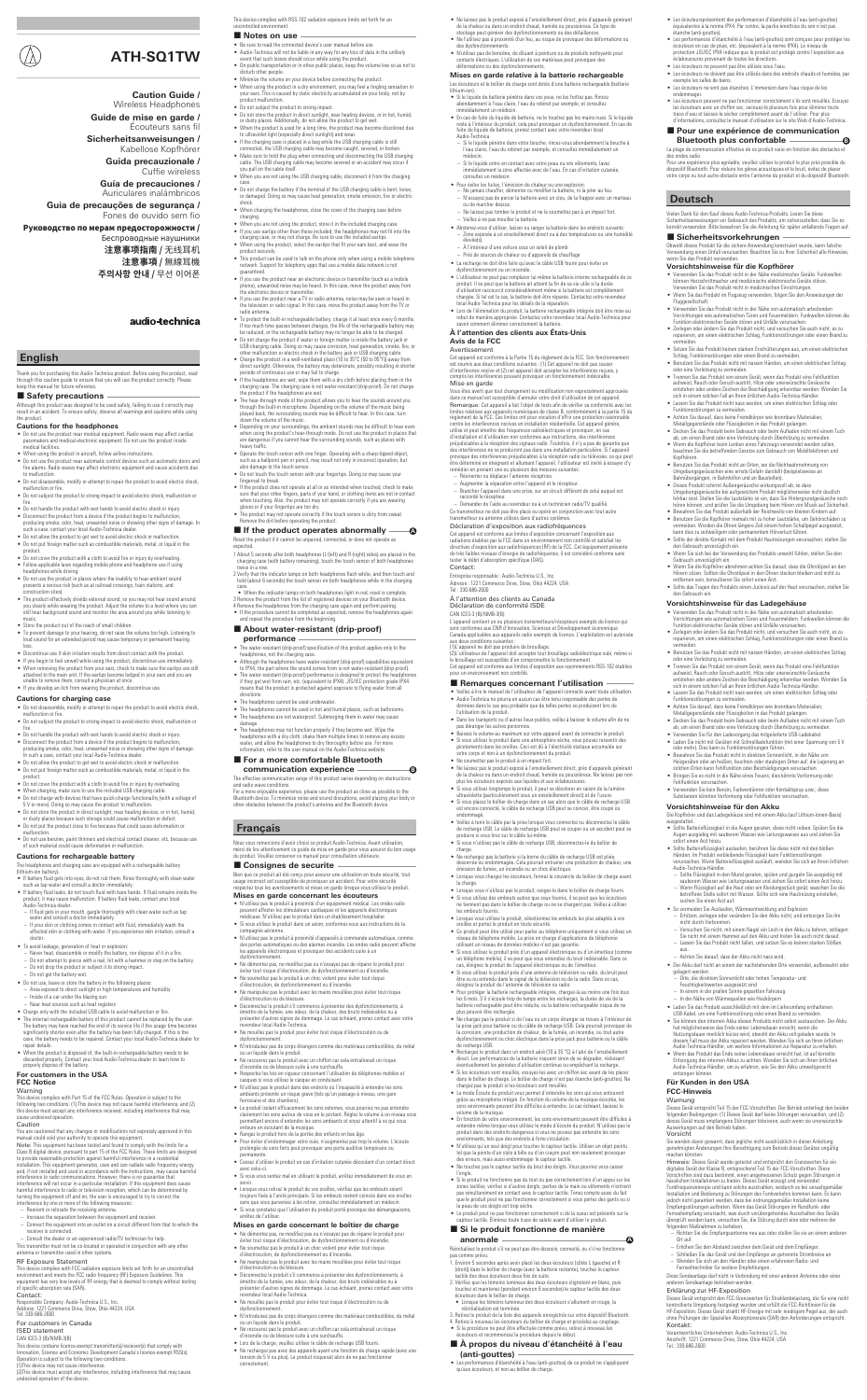# Für Kunden in Kanada

ISED-Strahlenbelastungserklärung<br>CAN ICES-3 (BI/NMB-3(B)

CAN ICES-3 (BI)MMB-3(B)<br>consistes Gerät enthält einen oder mehrere lizenzfreie Sender/Empfänger, die den<br>lizenzfreien RSS von Innovation, Science and Economic Development Canada<br>entsprechen. Der Beritelo unterligt den beid

### ■ **Das Produkt funktioniert nicht ordnungsgemäß**

- **Hinweise zur Verwendung**
- 
- Lesen Sie auf jeden Fall vor der Verwendung die Bedienungsanleitung des<br>• Audio-Technica haftet in keiner Weise für den unwahrscheinlichen Fall<br>• Audio-Technica haftet in keiner Weise für den unwahrscheinlichen Fall<br>• Ha
- Regeln Sie die Lautstärke an Ihrem Gerät ganz herunter, bevor Sie das Produkt
- anschließen. Wenn Sie das Produkt in einer trockenen Umgebung benutzen, verspüren Sie möglicherweise ein Kribbeln in Ihren Ohren. Dies wird durch die in Ihrem Körper angesammelte statische Elektrizität verursacht und nicht durch eine
- störung des Produkts. • Setzen Sie das Produkt keinen starken Stößen aus.
- Bewahren Sie das Produkt nicht in direktem Sonnenlicht, in der Nähe von Heizgeräten oder an heißen, feuchten oder staubigen Orten auf. Lassen Sie außerdem das Produkt nicht nass werden.<br>• Nach hangem Gebraucht kann das P
- 
- Halten Sie das USB-Ladekabel beim An- und Abstecken am Stecker fest. Das USB-Ladekabel kann beschädigt werden oder es kann ein Unfall ausgelöst werden, wenn Sie statt am Stecker am Kabel ziehen.
- Wenn Sie das USB-Ladekabel nicht verwenden, trennen Sie es vom Ladegehäuse. • Laden Sie den Akku nicht auf, wenn der Anschluss des USB-Ladekabels verbogen, locker oder beschädigt ist. Dies kann zu Hitzeentwicklung, Rauchentwicklung, Feuer oder einem elektrischen Schlag führen.
- Schließen Sie vor dem Laden der Kopfhörer die Abdeckung des Ladegehäuses. • Wenn Sie das Produkt nicht verwenden, bewahren Sie es im mitgelieferten
- 
- Ladegehäuse auf.<br>• Wenn Sie andere Ohrstöpsel als die im Lieferumfang enthaltenen verwenden, kann es sein, dass die Kopfhörer nicht in den Ladebehälter passen oder nicht geladen<br>• Werden. Achten Sie darauf, die mitgeliefer
- Dieses Produkt kann nur bei Nutzung eines Mobiltelefonnetzes zum Telefonieren
- verwendet werden. Die Unterstützung von Telefonie-Apps, die ein mobiles Datennetz nutzen, wird nicht garantiert.
- Wenn das Produkt in der Nähe eines elektronischen Geräts oder Senders (z. B.<br>Mobiltelefon) verwendet wird, kann ein unerwünschtes Rauschen zu hören sein.<br>Vergrößern Sie in diesem Fall den Abstand zwischen dem Produkt und
- Wenn das Produkt in der Nähe einer Fernseh- oder Radioantenne verwendet wird,<br>kann im Fernseh- oder Radiosignal ein Rauschen zu sehen oder zu hören sein.<br>Vergrößern Sie in diesem Fall den Abstand zwischen dem Produkt und
- <sub>B</sub>radam end meddem<br>1seh- oder Radioantenn ler integrierte Akku sollte zu seinem Schutz alle 6 Monate einmal frisch geladen<br>werden. Wenn zwischen den Ladevorgängen zu viel Zeit vergeht, verringert sich die<br>Lebensdauer des integrierten Akkus, oder der aufladbare Ak
- laden.<br>• Laden Sie das Produkt nicht, wenn sich Wasser oder Fremdkörper in der<br>• Ladebuchse oder am USB-Ladekabel befinden. Dies kann zu Korrosion,<br>• Hitzeentwicklung, Rauchentwicklung, Feuer, anderen Fehlfunktionen oder<br>•
- Laden Sie das Produkt an einem gut belüfteten Ort (10 bis 35°C) und halten Sie es dabei von direktem Sonnenlicht fern. Andernfalls kann sich der Akku verschlechtern, wodurch es zu einer Verkürzung der Betriebsdauer oder Ladefehlern kommen kann.
- Wenn die Kopfhörer nass sind, wischen Sie sie mit einem trockenen Tuch ab, bevor Sie sie in das Ladegehäuse legen. Das Ladegehäuse ist nicht wasserdicht (Schutz<br>gegen Tropfwasser). Laden Sie das Produkt nicht, wenn die Kopflörer nass sind.<br>• Durch den Hear-Through-Modus des Produkts können Sie Umgebung
- 
- 
- Auch dann, wenn Sie den Hear-Through-Modus verwenden, kann es je nach Ihrer<br>Umgebung schwierig sein, die Umgebungsgeräusche zu hören. Verwenden Sie das<br>Produkt nicht an Orten, an denen es gefährlich ist, wenn man die<br>Umg
- den Sensor berühren. Außerdem kann es zu Bedienfehlern kommen, wenn Sie Handschuhe tragen oder Ihre Fingerspitzen zu trocken sind.
- Es kann zu Bedienfehlern kommen, wenn der Berührungssensor durch Schweiß verschmutzt ist. Entfernen Sie den Schmutz, bevor Sie das Produkt bedienen.

Die effektive Kommunikationsreichweite dieses Produkts variiert je nach<br>Funkwellenbedingungen.<br>Für eine einwandfreie Tonqualität sollten Sie die Kopfhörer in unmittelbarer Nähe zum<br>Bluetooth-Gerät verwenden. Um Rauschen un durch andere Geräte oder ihren eigenen Körper zu unterbrechen.

● Quando si rimuovono le cuffie dalle orecchie, assicurarsi che gli auricolari<br>rimangano attaccati all'unità principale. Se gli auricolari dovessero rimanere<br>all'interno delle orecchie e non fosse possibile rimuoverli, immediatamente a un medico. • Se nell'indossare il prodotto si avverte prurito, interromperne l'uso.

- sich im Ladegehäuse befinden, etwa 6 Sekunden lang. Wenn die Anzeige-LEDs an beiden Kopfhörern rot leuchten, ist der
- 
- Rücksetzvorgang abgeschlossen. 3. Entfernen Sie das Produkt aus der Liste der registrierten Geräte auf Ihrem Bluetooth-Gerät.
- oun-oerat.<br>en Sie die Kopfhörer wieder aus dem Ladegehäuse und führen Sie die Paarung durch.
- 
- Wenn der Vorgang nicht wie erwartet abgeschlossen werden kann, nehmen Sie die Kopfhörer wieder ab und wiederholen Sie den Vorgang von Anfang an. ■ **Über die Wasserbeständigkeitseigenschaften**
- **(Schutz gegen Tropfwasser)**
- Die Angabe zur Wasserbeständigkeit (Schutz gegen Tropfwasser) dieses Produkts bezieht sich ausschließlich auf die Kopfhörer und nicht auf den Ladebehälter.
- Obwohl die Kopfhörer wasserdicht (tropffest) sind (entsprechen IPX4), ist die Kopfnonente, aus der der Schall ausgegeben wird, nicht wasserdicht (tropffest).<br>• Die Wasserbeständigkeitseigenschaften (Schutz gegen Tropfwas
- Die Kopfhörer können nicht an heißen und feuchten Orten wie Badezimmern
- verwendet werden. Die Kopfhörer sind nicht wasserdicht. Beim Eintauchen in Wasser können sie
- beschädigt werden.<br>• Die Koofhörer funkt • Die Kopfhörer funktionieren möglicherweise nicht richtig, wenn sie nass werden. Wischen Sie die Kopfhörer mit einem trockenen Tuch ab, schütteln Sie sie
- mehrmals, um überschüssiges Wasser zu entfernen, und lassen Sie die Kopfhörer<br>vor der Verwendung gründlich trocknen. Weitere Informationen finden Sie in der<br>Bedienungsanleitung auf der Website von Audio-Technica. ■ **Für ein angenehmeres**

# **Italiano**

Grazie per aver scelto questo prodotto Audio-Technica. Prima dell'uso, leggere attentamente la presente guida precauzionale per assicurarsi di utilizzare correttamente il prodotto. Conservare il manuale per qualsiasi riferimento futuro.

Setzen Sie das Produkt zurück, wenn es sich nicht trennen bzw. verbinden lässt oder nicht wie erwartet funktioniert. **A**

1. Berühren Sie ca. 5 Sekunden, nachdem beide Kopfhörer (L. (linke) und R- (rechte)<br>- Seirle) in das Ladegehäuse (mit Akkurestladung) gelegt wurden, den<br>- Berührungssensor beider Kopfhörer zweimal hintereinander.<br>2. Vergew

Il presente dispositivo è conforme ai limiti stabiliti per l'esposizione alle radiazioni di RF (Radio Frequenza) in ambiente non controllato secondo quanto indicato dalla<br>normativa FCC, rispettandone di base le linee guida fissate. Il presente dispositivo<br>emette energia sotto forma di RF a livelli molto bassi, tali

### ■ **Precauzioni di sicurezza**

Anche se questo prodotto è stato realizzato per essere utilizzato in piena sicurezza,<br>l'uso scorretto potrebbe causare incidenti. Per garantire il massimo grado di sicurezza,<br>osservare tutte le avvertenze e le precauzioni

- CAN ICES-3 (B)/NMB-3(B) Questo dispositivo contiene trasmettitori/ricevitori esenti da licenza conformi agli standard RSS esenti da licenza di ISED (Innovation, Science and Economic
- 
- Development) Canada. L'uso è soggetto alle seguenti condizioni:<br>(1) Questo dispositivo ono deve causare interferenze.<br>(2)Questo dispositivo deve tollerare qualunque interferenza, comprese quelle che<br>(2)Questo dispositivo d

### **Precauzioni nell'utilizzo delle cuffie**

- Prima dell'utilizzo, assicurarsi di aver letto il manuale dell'utente relativo al<br>• Audio-Technica non sarà responsabile in alcun modo di eventuali perdite di dati,<br>• Audio-Technica non sarà responsabile in alcun modo di
- 
- prodotto. Sui mezzi pubblici o in altri luoghi pubblici, tenere il volume basso per evitare di disturbare gli altri. • Abbassare il volume del dispositivo al minimo prima di collegare il prodotto.
- Quando si utilizza il prodotto in un ambiente secco, si potrebbe avvertire un formicolio alle orecchie. Ciò è dovuto all'elettricità statica accumulata sul corpo,
- non a un malfunzionamento del prodotto.

# **Kommunikationserlebnis via Bluetooth B**

- Non utilizzare il prodotto in prossimità di apparecchiature mediche. Le onde radio possono avere effetti sui pacemaker cardiaci e sulle apparecchiature elettromedicali. Non utilizzare il prodotto all'interno di strutture mediche.
- Per l'utilizzo su aeromobili, seguire le istruzioni ivi fornite.
- Non utilizzare il prodotto in prossimità di dispositivi di controllo automatico come<br>popre automatiche o allarmi antincendio. Le onde radio possono avere effetti sulle<br>apparecchiature elettroniche e provocare incidenti d
- 
- Evitare di esporre il prodotto a forti urti che potrebbero causare scariche elettriche,<br>• Non manipolare il prodotto con le mani bagnate, in quanto sussiste il rischio di<br>• Non manipolare il prodotto con le mani bagnate,
- 
- Scollegare il prodotto dal dispositivo collegato qualora si verifichi un malfunzionamento che produca fumo, odori inusuali, calore eccessivo, rumori e qualsiasi altro segno che indichi un guasto. In tal caso, contattare il rivenditore autorizzato Audio-Technica locale.
- Non lasciare che il prodotto si bagni, poiché sussiste il rischio di scosse elettriche o
- malfunzionamenti. Non introdurre all'interno del prodotto corpi estranei quali materiali combustibili, metalli o liquidi.
- Per evitare incendi o lesioni da surriscaldamento, non coprire il prodotto con un
- 
- panno.<br>• Attenersi alle leggi in vigore relative all'utilizzo dei telefoni cellulari e delle cuffie se<br>• Non utilizzaro le cuffie durante la guida.<br>• Non utilizzare li prodotto in luoghi in cui l'impossibilità di udire i s
- Il prodotto protegge efficacemente dai suoni esterni, pertanto tali suoni potrebbero non essere chiaramente udibili mentre lo si indossa. Regolare il volume ad un livello in cui si sia in grado di sentire l'audio di sottofondo e monitorare l'area circostante
- mentre si ascolta la musica. Conservare il prodotto fuori dalla portata dei bambini.
- Per evitare danni all'udito, non alzare eccessivamente il volume. L'ascolto di suoni a volume troppo elevato per un periodo prolungato potrebbe causare una perdita dell'udito temporanea o permanente.
- Interrompere l'uso se insorgono irritazioni cutanee dovute al contatto diretto con il
- prodotto. Se durante l'utilizzo del prodotto ci si sente male, sospenderne immediatamente l'utilizzo.

# **Precauzioni relative alla custodia per la ricarica**

• Non smontare, modificare o tentare di riparare il prodotto per evitare scosse elettriche, malfunzionamenti o incendi. • Evitare di esporre il prodotto a forti urti che potrebbero causare scariche elettriche,

■ Se il prodotto funziona in modo

• Le caratteristiche di impermeabilità (anti-goccia) sono state implementate per<br>proteggere le cuffie dalla pioggia ecc. (grado di impermeabilità pari alla categoria<br>|PX4|. Il grado di protezione JIS/IEC IPX4 significa che • Le cuffie non possono essere usate in ambienti caldi e umidi, come ad esempio i bagni. • Le cuffie non sono completamente impermeabili. Immergerle in acqua può causarne il malfunzionamento e provocare danni.

- malfunzionamenti o incendi. Non manipolare il prodotto con le mani bagnate, in quanto sussiste il rischio di scosse elettriche o lesioni.
- Coollegare il prodotto dal dispositivo collegato qualora si verifichi un<br>malfunzionamento che produca fumo, odori inusuali, calore eccessivo, rumori e<br>qualsiasi altro segno che indichi un guasto. In tal caso, contattare il aaisiasi anno segno che indicin d<br>atorizzato Audio-Technica locale
- Non lasciare che il prodotto si bagni, poiché sussiste il rischio di scosse elettriche o malfunzionamenti. • Non introdurre all'interno del prodotto corpi estranei quali materiali combustibili,
- etalli o liquidi • Per evitare incendi o lesioni da surriscaldamento, non coprire il prodotto con un
- panno. Durante la carica, assicurarsi di utilizzare il cavo per la carica USB incluso nella
- confezione. Non mettere in carica con dispositivi dotati della funzionalità di carica rapida (con tensione di 5 V o superiore). Tale operazione potrebbe causare il malfunzionamento
- del prodotto.<br>• Non conservare il prodotto alla luce diretta del sole, in prossimità di dispositivi in<br>grado di generare calore o in ambienti caldi, umidi o polverosi, dato che ciò<br>potrebbe causarne il non corretto funzion
- Non collocare il prodotto vicino a fiamme libere, dato che ciò potrebbe causarne la deformazione o il malfunzionar<br>deformazione o il malfunzionar
- Non utilizzare benzina, diluenti, prodotti per la pulizia dei contatti elettrici ecc., dato che l'uso di queste sostanze potrebbe causare la deformazione o il malfunzionamento del prodotto.

 $\bullet$  Le cuffie potrebbero non funzionare correttamente se si bagnano. Pulire le cuffie con un panno asciutto, scuoterle più volte per imuovere l'acqua in eccesso e<br>laciaria esciugare completamente prima dell'uso. Per ulte ■ Per un'esperienza di comunicazione **Bluetooth più confortevole** 

Il grado di efficacia di comunicazione di questo prodotto varia in funzione di eventuali<br>Per un'esperienza di ascolto più piacevole, utilizzare il prodotto più vicino possibile al<br>Per un'esperienza di ascolto più piacevole

Le agradecemos la compra de este producto de Audio-Technica. Antes de utilizarlo, lea<br>esta Guía de precauciones para asegurarse de que lo utilizará correctamente.<br>Conserve este manual para consultarlo en un futuro.

Aunque este producto se ha diseñado para su uso seguro, si no lo utiliza de manera<br>correcta puede provocar un accidente. Con el fin de garantizar la seguridad, respete<br>todas las advertencias y precauciones mientras utiliza

## **Precauzioni per la batteria ricaricabile**

- Le cuffie e la custodia di ricarica sono dotate di una batteria ricaricabile (batteria agli
- ioni di litio). Se il fluido della batteria penetra negli occhi, non sfregarli. Sciacquarli accuratamente con acqua pulita, ad esempio acqua del rubinetto, e consultare immediatamente un medico.
- Se il fiudo della batteria fuoriesce, non toccarlo a mani nude. Se il fiuido della chieste al metodo del prodotto, potrebbe causare malfunzionamenti. Se il fiuido della<br>batteria fuoriesce, contatare il rivenditore autor
- 
- 
- 
- Ambienti esposti alla luce diretta del sole o a temperature elevate e umidità
- Interni di un'automobile sotto il sole cocente
- In prossimità di fonti di calore quali diffusori d'aria calda
- Per evitare malfunzionamenti o incendi, ricaricare solo con il cavo USB incluso.<br>• La batteria ricaricabile interna di questo prodotto non può essere sostituita<br>dall'utente. La batteria potrebbe aver raggiunto la fine de
- 
- **Per gli utenti USA Avviso FCC**

**Avvertenza**<br>Questo dispositivo è conforme alla Sezione 15 della normativa FCC. Il suo<br>funzionamento è soggetto alle seguenti due condizioni: (1) Il dispositivo non deve<br>causare interferenze nocive e, (2) il dispositivo de

**Attenzione** ruccurizionis<br>Qualsiasi modifica apportata al prodotto dall'utente non espressamente approvata o<br>descritta nel presente manuale può invalidarne i diritti d'uso. descrita nel presente manuele può invelidare i diritti d'uso.<br>Nota: Questo dispositivo è stato testato e trovato conforme ai limiti stabiliti per i<br>dispositivi digitali di Classe B, in base a quanto descritto nella Sezione

> – Si su piel o la ropa entran en contacto con el fluido, lave inmediatamente la piel o la ropa afectadas con agua. Si sufre irritación cutánea, póngase en contacto con un médico.<br>• Para evitar fugas, generación de calor o explosiones:<br>— Nunca caliente, desmonte ni modifique la batería, ni tampoco la arroje al fuego<br>— No intente perforar la batería con un clavo, no la golpee con un ma

- 
- 
- 
- incendios.<br>• El usuario no puede sustituir la batería recargable interna de este producto. La<br>batería puede haber alcanzado el final de su vida útil si el tiempo de uso pasa a ser<br>significativamente menor incluso después d significativamente menor incluso después de nabería cargado totalmente, en e<br>caso, la batería deberá repararse. Consulte los detalles de la reparación con su distribuidor de Audio-Technica local.
- Al deshacerse del producto, la batería recargable integrada se debe desechar de una forma adecuada. Póngase en contacto con su distribuidor de Audio-Technica local para que le indique las instrucciones correctas para desechar la batería.
- Incrementare la distanza tra il dispositivo e l'apparecchio ricevitore. Collegare il dispositivo a una presa di corrente diversa da quella a cui è stato connesso l'apparecchio ricevente.
- Consultare il rivenditore e/o un tecnico specializzato radio/TV per assistenza.

Il presente trasmettitore non deve essere posizionato o utilizzato insieme ad altre antenne o trasmettitori impiegati in altri sistemi. Dichiarazione relativa all'esposizione alle RF

> Tenga en cuenta que los cambios o modificaciones no autorizados de forma expresa<br>en este manual pueden anular la autorización de uso del equipo.<br>Nota: Este equipo ha sido sometido a pruebas y se ha constatado que cumple co genera, utiliza y puede irradiar energía de radiofrecuencia y, si no se instala y utiliza<br>según las instrucciones, puede provocar interferencias dañinas para las según las instrucciones, pusde provocar inteferencias dañinas para las<br>comunicaciones de radio. Sin embargo, no hay garantía de que no se produzcan<br>inteferencias en una instalación particular. Si este equipo provoca intefe intente corregir la interferencia adoptando una o más de las siguientes medidas: – Reoriente la antena receptora o cámbiela de lugar. – Aumente la separación entre el equipo y el aparato receptor.

Este dispositivo cumple con los límites de exposición a radiación impuestos por la FCC<br>para un entorno no controlado, y cumple con las directrices de exposición a<br>radiofrecuencia (RF) de la FCC. Este equipo genera niveles muy bajos que se consideran compatibles sin necesidad de realizar pruebas de la tasa de absorción específica (SAR).

CAN ICES-3 (B)/NMB-3(B)<br>Este dispositivo contiene uno o varios transmisor(es)/receptor(es) exento(s) de licencia<br>que cumple(n) con las normas RSS exentas de licencia del Ministerio de Innovación,<br>Ciencia y Desarrollo Econó

condiciones siguientes:<br>(1) Este dispositivo no deberá causar ninguna interferencia.<br>(2)[Este dispositivo debe aceptar todo tipo de interferencia, incluida aquella que<br>(2)[Este dispositivo debe aceptar todo tipo de interfe

# Contatto:

Para clientes de Canadá Declaración de conformidad ISED

■ **Notas sobre el uso** -

Società responsabile: Audio-Technica U.S., Inc. Indirizzo: 1221 Commerce Drive, Stow, Ohio 44224, USA Tel: 330-686-2600

### Per utenti del Canada Dichiarazione ISED

● Lea el manual de usuario del dispositivo conectado antes de utilizarlo.<br>● Audio-Technica se exime de toda la responsabilidad derivada de la pérdida de<br>datos en el poco probable caso de que dichas pérdidas se produzcan d • En medios de transporte público y en otros lugares públicos, mantenga el volumen a un nivel bajo para no molestar al resto de personas. • Reduzca al mínimo el volumen del dispositivo antes de conectar el producto. • Cuando utilice el producto en un entorno seco podría experimentar una sensación de hormigueo en las orejas. Esta sensación está provocada por la electricidad estática acumulada en su cuerpo, no por un fallo de funcionamiento del producto.

### ■ **Note sull'utilizzo**

Antes de cargar los auriculares, cierre la tapa del estuche de carga. • Cuando no esté usando el producto, guárdelo en el estuche de carga incluido. • Si utiliza tapones distintos de los incluidos, es posible que los auriculares no quepan en el estuche de carga o que no se carguen. Asegúrese de utilizar los

- Evitare di sottoporre il prodotto a forti impatti.
- 
- Non conservare il prodotto alla luce diretta del sole, in prossimità di dispositivi in equalo di generare calore o in ambienti caldi, umidi o polversis. In ditte, evitare che il prodotto entri a contatto con l'acqua.<br>
•
- Quando non si utilizza il cavo per la carica USB, scollegarlo dalla custodia per la

ricarica.

• Non caricare la batteria se il terminale del cavo per la carica USB è piegato, allentato o danneggiato. Questo potrebbe causare generazione di calore, emissione

di fumo, incendi o scosse elettriche.

• Quando si caricano le cuffie, chiudere il coperchio della custodia di ricarica prima di

caricarle.

copriauricolari in dotazi

• Quando non si utilizza il prodotto, conservarlo nella custodia per la ricarica.

- Quando si utilizza il prodotto, selezionare i copriauricolari che meglio si adattano<br>calle proprie orecchie, quindi assicurarsi che il prodotto sia inserito fermamente.<br>• Il prodotto può essere utilizzato per le chiamate
- Se si utilizza il prodotto in prossimità di un dispositivo elettronico o di un trasmettitore (ad esempio un telefono cellulare), è possibile che si generino delle interferenze indesiderate. In questo caso, allontanare il prodotto dal dispositivo hico o dal trasmettitore
- Se si utilizza il prodotto in prossimità di un'antenna TV o radio, è possibile che tali apparecchi generino interferenze. In questo caso, allontanare il prodotto dall'antenna TV o radio.
- Per proteggere la batteria ricaricabile incorporata, ricaricarla almeno una volta ogni<br>6 mesi. Lasciando passare troppo tempo tra una ricarica e l'altra, il ciclo di vita della<br>batteria ricaricabile potrebbe ridursi, oppur caricarsi più.
- Non caricare il prodotto se acqua o corpi estranei si trovano all'interno del jack della batteria o del cavo di carica USB. Ciò potrebbe causare corrosione,
- generazione di calore, fumo, fuoco o altri malfunzionamenti o scosse elettriche nel<br>jack della batteria o nel cavo di carico altre malfunzionamenti o scosse elettriche nel<br>• Ricaricare il prodotto in un luogo adeguatamente
- Se le cuffie sono bagnate, pulirle con un panno asciutto prima di metterle nella custodia di ricarica. La custodia di ricarica non è resistente all'acqua (anti-goccia). custodia di ricarica. La custodia di ricarica non è n<br>Non caricare il prodotto se le cuffie sono bagnate.
- La modalità "hear-through" del prodotto permette di ascoltare i suoni circostanti attraverso il microfono integrato. Tuttavia, con un volume di ascolto alto della musica potrebbe essere difficoltoso udire i suoni circostanti. In questo caso, abbassare il volume della musica.
- Anche utilizzando la modalità "hear-through", a seconda degli ambienti di utilizzo<br>potrebbe essere difficile ascoltare i suoni circostanti. Non utilizzare il prodotto in<br>luoghi in cui l'impossibilità di udire i suoni cir
- Azionare il sensore tattile con un solo dito. Azionandolo con un oggetto appuntito, come ad esempio una biro o una matita, oltre a non funzionare correttamente, si rischia di danneggiare il sensore tattile.
- Non toccare i sensori tattili con le punte della dita. In caso contrario si rischia di spezzarsi un'unghia.
- Se il prodotto non funziona o non funziona come previsto quando lo si preme,<br>verificare che non venga tocato dalle altre dita, da attre parti della mano o dagli<br>indumenti quando viene premuto. Inoltre, il prodotto potre
- 

• Es posible que el producto no funcione correctamente si el sensor táctil tiene restos de sudor. Elimine la suciedad antes de manejar el producto. ■ **Si el producto funciona de manera** 

• Utilizzando copriauricolari diversi da quelli inclusi, le cuffie potrebbero non entrare nella custodia per la carica o non caricarsi affatto. Assicurarsi di utilizzare i

4. Extraiga los auriculares del estuche de carga y realice el emparejamiento. • Si el procedimiento no puede completarse como se espera, extraiga los auriculares de nuevo y repita el procedimiento desde el principio. ■ **Acerca del nivel de resistencia al agua** 

● La especificación de resistencia al agua (goteo) de este producto solo es aplicable a<br>Los auriculares, no al estuche de carga.<br>● Aunque los auriculares tienen una capacidad de resistencia al agua (goteo)<br>equivalente a I • El nivel de resistencia al agua (goteo) se ha diseñado para proteger los auriculares si se mojan por lluvia, etc. (equivalente al grado de protección IPX4). El grado de protección JIS/IEC IPX4 significa que el producto está protegido contra la exposición al agua desde cualquier dirección.

El alcance efectivo de comunicación de este producto varía según los obstáculos y el<br>estado de las ondas de radio.<br>Para obtener una experiencia más agradable, utilice el producto lo más cerca posible<br>al dispositivo Bluetoo sonido, procure no colocar el cuerpo ni ningún otro obstáculo entre la antena del producto y el dispositivo Bluetooth.

- 
- 
- $\bullet$  Não use o produto perto de equipamentos médicos. As ondas de rádio podem<br>aréata marca-passos cardíacos e equipamentos médicos eletrônicos. Não use o<br>produto dentro de instalações médicas.<br> $\bullet$  Ab usar o produto unum
- Não desmonte, não modifique nem tente reparar o produto para evitar um choque elétrico, mau funcionamento ou fogo.
- Não sujeite o produto a impactos fortes para evitar um choque elétrico, mau funcionamento ou fogo.
- Não manuseie o produto com as mãos molhadas para evitar um choque elétrico ou
- ferimentos.<br>• Desconecte o produto de um dispositivo se o produto começar a apresentar mau<br>tuncionamento, fumaça, cheiro, calor ou ruídos indesejados ou começar a mostrar<br>outros sinais de dano. Neste caso, entre em contato
- Não permita que o produto seja molhado para evitar um choque elétrico ou mau funcionamento.
- .<br>hateriais estranhos como combustíveis, metal ou líquido no produto
- Não cubra o produto com um pano para evitar o risco de incêndio ou de lesões por
- superaquecimento. Siga as leis aplicáveis relevantes ao uso de celulares e fones de ouvido se você for usar os fones de ouvido ao dirigir um veículo.
- Não use o produto em lugares em que a incapacidade de ouvir o som ambiente represente um risco sério (como passagens de nível, estações de trem e locais de construção).
- Este produto bloqueia o som externo com eficácia e, portanto, você poderá não ouvir os sons ao seu redor com claridade enquanto estiver usando o produto. Ajuste o volume a um nível em que ainda possa ouvir os sons de fundo e monitore
- a área ao seu redor enquanto estiver escutando música. Guarde o produto fora do alcance de crianças pequenas.
- Para evitar danos à sua audição, não eleve o volume demasiadamente. Ouvir sons<br>com volume alto durante um longo período de tempo pode causar a perda<br>temporária ou permanente da audição.<br>• Pare de usar se sentir alguma ir
- 
- Se você começar a sentir-se mal enquanto estiver usando o produto, pare de usá-lo
- imediatamente. Ao remover o produto dos ouvidos, certifique-se de que as ponteiras ainda estejam instaladas na unidade principal. Se as ponteiras ficarem alojadas nos seus ouvidos e você não puder retirá-las, consulte um médico imediatamente.

**anomalo**

Reimpostare il prodotto se non può essere dissociato, collegato o se non funziona

mentre sono nella custodia di ricarica. • Quando gli indicatori su entrambe le cuffie si accendono in rosso, il ripristino è completo. 3. Eliminare il prodotto dall'elenco dei dispositivi registrati sul proprio dispositivo Bluetooth. ur.<br>Pre di nuovo le cuffie dalla custodia di ricarica ed eseguire l'abbiname • Se la procedura non può essere completata come previsto, rimuovere di nuovo le cuffie e ripetere la procedura dall'inizio. ■ **Informazioni sull'impermeabilità** 

**(anti-goccia)** 

• Le specifiche di impermeabilità (anti-goccia) di questo prodotto sono valide solo per le cuffie, e non per la custodia per la ricarica. • Anche se le cuffie dispongono di specifiche di impermeabilità (anti-goccia) equivalenti alla categoria IPX4, le parti dalle quali viene emesso il suono non sono impermeabili (anti-goccia).

**Español**

nstalaciones mé

■ **Advertencias de seguridad**

**Precauciones para los auriculares**

• No utilice el producto cerca de equipos médicos. Las ondas de radio pueden afectar a los marcapasos y a los equipos médicos electrónicos. No utilice el producto en

• Si utiliza el producto en un avión, siga las indicaciones del personal de la línea

aérea.<br>
• No utilice el producto cerca de dispositivos de control automático, como puertas<br>
• No utilice el producto cerca de dispositivos de cardio pueden afectar a los<br>
• equipos electrónicos y provocar accidentes debido

• No manipule el producto con las manos mojadas, para evitar descargas eléctricas o lesiones físicas. ● Desconecte el producto de un dispositivo si empieza a funcionar incorrectamente,<br>si emite humo, olores, calor, ruidos anormales o si muestra cualquier otro síntoma<br>de avería. En tales casos, póngase en contacto con su d Audio-Technica local. • No permita que el producto se moje, para evitar descargas eléctricas o fallos de

funcionamiento.<br>
• No introduzza sustancias extrañas, como materiales combustibles, objetos<br>
• No introduzza sustancias en el producto.<br>
• No cubra el producto con un paño para evitar incendios o lesiones por<br>
• Siga la le

• El producto bloquea el sonido externo con eficacia, por lo que mientras lleve el producto podría no escuchar con claridad el sonido que se produce a su alrededor.

Ajuste el volumen a un nivel que le permita escuchar el sonido de fondo y supervise<br>el entorno que le rodea mientras escucha mísica.<br>• Nuarde el producto fuera del alcance de los niños pequeños.<br>• Nuarde el producto fuera

mismo.<br>• Si se siente mal mientras utiliza el producto, deje de usarlo inmediatamente.<br>• Cuando se quite los intrauriculares de los oídos, asegúrese de que los adaptadores<br>se encuentran acoplados a la unidad principal. Si

• Si al usar el producto advierte picor, deje de usarlo. **Precauciones para el estuche de carga** • No desmonte, modifique ni intente reparar el producto, con el fin de evitar descargas eléctricas, fallos de funcionamiento o incendios. • No someta el producto a impactos fuertes, para evitar descargas eléctricas, fallos

de funcionamiento o incendios.

• No manipule el producto con las manos mojadas, para evitar descargas eléctricas o lesiones físicas. • Desconecte el producto de un dispositivo si empieza a funcionar incorrectamente, si emite humo, olores, calor, ruidos anormales o si muestra cualquier otro síntoma de avería. En tales casos, póngase en contacto con su distribuidor de Audio-Technica local. • No permita que el producto se moje, para evitar descargas eléctricas o fallos de funcionamiento. • No introduzca sustancias extrañas, como materiales combustibles, objetos

metálicos o líquidos, en el producto.

niento.

• No cubra el producto con un paño para evitar incendios o lesiones por

• Para cargar el producto, asegúrese de usar el cable de carga USB incluido. • No realice la carga con dispositivos dotados de función de carga rápida (con un voltaje de 5 V o más). De hacerlo puede provocar la avería del producto. • No guarde el producto bajo la luz solar directa, cerca de dispositivos de calefacción ni en lugares calurosos, húmedos o polvorientos, ya que podría provocar fallos de funcionamiento o defectos. • No lo deje cerca del fuego, ya que podría provocar deformaciones o fallos de funcionamiento. • No utilice benceno, disolventes de pintura o limpiadores para contactos eléctricos, etc., ya que el uso de estos materiales podría provocar deformaciones o fallos de

funcionamiento.

**Precauciones relativas a la batería recargable** Los auriculares y el estuche de carga están equipados con una batería recargable<br>(batería de iones de litio).<br>● Si el fluido de la batería entra en contacto con los ojos, no se los frote. Enjuáguelos abundantemente con agua limpia, como agua del grifo, y póngase en contacto con un médico inmediatamente.<br>• Si se producen fugas de fluído de la batería, no toque el fluído con las manos<br>• descubiertas. Si el fluído permanece en el interior del producto, pueden producirse<br>• fallos de funcionamiento. S – Si el fluido entra en contacto con su boca, haga gárgaras abundantemente con agua limpia, como agua del grifo, y póngase en contacto con un médico

inmediatamente.

- 
- No moje la batería.<br>
 No tutilice, coloque ni guarde la batería en los siguientes lugares:<br>
 Áreas expuestas a la luz solar directa o a altas temperaturas y humedad<br>
 En el interior de un coche, bajo el sol abrasador<br>
- pise. No deje caer el producto ni lo someta a golpes fuertes.
- 

### **Para los clientes de los Estados Unidos Aviso de la FCC**

Advertencia<br>
Este dispositivo cumple con la sección 15 de las Reglas de la FCC. El funcionamiento<br>
Este dispositivo a las dos condiciones siguientes: (1) Este dispositivo no debe provocar<br>
interferencias dañinas, y (2) est

- 
- 
- Conecte el equipo a una toma de corriente de un circuito distinto al que está
- conectado el receptor. Solicite ayuda al distribuidor o a un técnico de radio o televisión especializado.

Este transmisor no debe utilizarse junto con la antena ni el transmisor que se utilicen en otros sistemas, ni tampoco colocarse cerca de tales elementos.

**A**

**B**

come previsto.<br>1. Circa 5 secondi dopo che entrambe le cuffie (lati L (sinistro) e R (destro)) sono state<br>collocate nella custodia di ricarica (con la batteria rimanente), toccare il sensore<br>tatille di entrambe le cuffie d

Declaración de exposición a radiofrecuencia

Contacto:

Empresa responsable: Audio-Technica U.S., Inc. Dirección: 1221 Commerce Drive, Stow, Ohio 44224, EE. UU. Tel.: 330-686-2600

• No someta el producto a golpes fuertes.

• No guarde el producto bajo la luz solar directa, cerca de dispositivos de calefacción ni en lugares calurosos, húmedos o polvorientos. Igualmente, el producto no debe mojarse. • Cuando el producto se usa durante un periodo de tiempo prolongado, puede decolorarse debido a la luz ultravioleta (especialmente la luz solar directa) y el

desgaste.<br>• Si el estuche de carga se coloca en una bolsa con el cable de carga USB todavía<br>• Si el estuche de carga se coloca en una bolsa contarse o romperse.<br>• Sujete siempre el conector cuando conecte y desconecte el c

propio cable.

• Cuando no utilice el cable de carga USB, desconéctelo del estuche de carga. • No cargue la batería si el terminal del cable de carga USB está doblado, suelto o dañado. De lo contrario, se podría generar calor, emisión de humo, fuego o

tapones incluídos.<br>Conardo utilíce el producto, seleccione los tapones que mejor se adapten a sus<br>oídos y colóquese el producto de forma segura.<br>Celéctro soló si se utilíza una red de Este producto quede utilízare para hab

descarga eléctrica.

• Si utiliza el producto cerca de una antena de radio o televisión, puede generarse ruido en la señal de televisor o de radio. En este caso, aleje el producto de la

antena de radio o televisión.<br>
• Para proteger la batería recargable, cárguela al menos una vez cada seis meses. Si<br>
deja transsurríc denasiado tiempo entre carga , recapa, es posible que se reduzca la<br>
via única de la bat

• Si los auriculares están húmedos, límpielos con un paño seco antes de colocarlos

en el estuche de carga. El estuche de carga no es resistente al agua (goteo). No<br>cargue el producto si los auriculares están húmedos.<br>• El modo de escucha directa del producto le permite oír los sonidos circundantes a<br>• ta

• Según el entorno, puede resultar difícil oír los sonidos ambientales incluso cuando se utiliza el modo de escucha directa del producto. No utilice el producto en lugares donde sea peligroso no oír los sonidos circundantes como, por ejemplo, los lugares

com mucho tráfico.<br>
Maneje el sensor táctil con un dedo. Si intenta manejarlo con un objeto en punta,<br>
como un bolígrafo o lapicero, no solo podrá funcionar mal, sino que podría<br>
provocar daños en el sensor táctil.<br>
No toq

**anómala**

Reinicie el producto si no se puede desacoplar, conectar o no funciona como se

espera.

**Bluetoot** 

1. Unos 5 segundos después de que ambos auriculares [lados L (izquierdo) y R (derecho)] estén colocados en el estuche de carga (con batería restante), toque el

sensor táctil de ambos aurículares dos veces seguidas.<br>2. Compruebe que las luces indicadoras de ambos aurículares parpadean en blanco y,<br>a continuación, mantenga pulsado (unos 6 segundos) el sensor táctil de ambos<br>aurícul

3. Elimine el producto de la lista de dispositivos registrados de su dispositivo

**(goteo)** 

• Los auriculares no pueden utilizarse bajo el agua.

• Los auriculares no pueden utilizarse en lugares cálidos y húmedos, como cuartos de baño. • Los auriculares no son estancos al agua. Si se sumergen pueden sufrir daños. Si se mojan los auriculares, es posible que no funcionen correctamente. Limpie los<br>auriculares con un paño seco, sacúdalos varias veces para eliminar el exceso de<br>agua y deje que se sequen bien antes de utilizarlos. Si des ■ **Para disfrutar de una comunicación Bluetooth más agradable** 

**Português**

**Exercitar precauções de segurança**<br>Embora este produto tenha sido projetado para um uso seguro, o uso indevido poderá<br>resultar em acidentes. Para garantir a segurança, respeite todos os avisos e<br>precauções ao usar o produ

Obrigado por comprar este produto da Audio-Technica. Antes de usar o produto, leia atentamente este Guia de precauções de segurança para assegurar seu uso correto. Guarde este manual para futuras consultas.

### **Precaucoes para os fones de ouvido**

**A**

**B**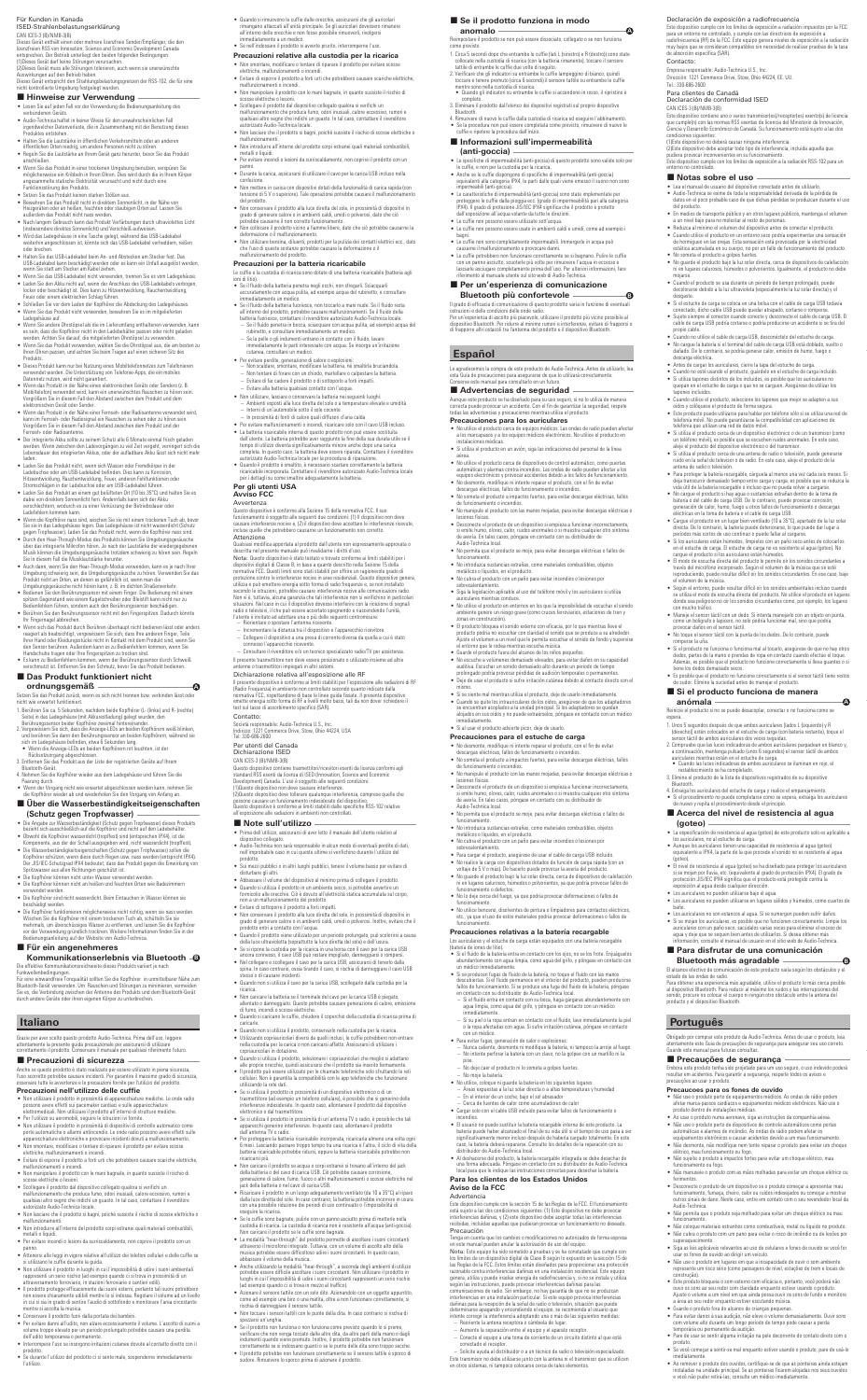• Caso surja algum tipo de coceira resultante do contato com o produto, suspenda seu uso.

### **Precauções para o estojo de carregamento**

- Não desmonte, não modifique nem tente reparar o produto para evitar um choque<br>● elétrico, mau funcionamento ou fogo.<br>● Não sujeite o produto a impactos fortes para evitar um choque elétrico, mau
- funcionamento ou fogo. Não manuseie o produto com as mãos molhadas para evitar um choque elétrico ou
- ferimentos.<br>• Desconecte o produto de um dispositivo se o produto começar a apresentar mau<br>• funcionamento, fumaça, cheiro, calor ou ruídos indesejados ou começar a mostrar<br>• outros sinais de dano. Neste caso, entre em con
- Não permita que o produto seja molhado para evitar um choque elétrico ou mau
- funcionamento. Não coloque materiais estranhos como combustíveis, metal ou líquido no produto. • Não cubra o produto com um pano para evitar o risco de incêndio ou de lesões por superaquer
- Durante o carregamento, certifique-se de usar o cabo de carga USB fornecido. • Não realize cargas com dispositivos que tenham a funcionalidade de carregamento rápido (com uma voltagem de 5 V ou mais). Proceder dessa forma pode resultar em
- mau funcionamento do produto.<br>• Não guarde o produto sob a luz direta do sol, perto de dispositivos de aquecimento<br>n em em lugares quentes, úmidos ou com presença de poeira pois isso poderia<br>causar mau funcionamento ou fal
- 
- Não utilize benzina, diluentes de tinta, limpadores de contato elétrico, etc. pois o uso de tais materiais pode causar deformações ou mau funcionamento.

### **Precauções para a bateria recarregável**

- 
- Os fones de ouvido e o estojo de carregamento são equipados com uma bateria<br>recarregável (bateria de ion de lítio).<br>• Se o fluido de bateria entrar em contato com os olhos, não os esfregue. Lave bem<br>os olhos com água límpa
- Se o fluido de bateria vazar, não toque no fluido com as mãos nuas. Se o fluido permanecer dentro do produto, ele pode causar um mau funcionamento. Se o<br>fluido de bateria vazar, contate o seu revendedor local da Audio-Technica.<br>— Se o fluido entrar em contato com sua boca, lave bem fazendo um gargarej – Se a sua pele ou roupa entrar em contato com o fluido, lave imediatamente a área afetada com água. Se você sentir alguma irritação na pele, consulte um médico.
- Para evitar vazamento, geração de calor ou explosão: Nunca aqueça, desmonte ou modifique a bateria, nem a elimine ao fogo.
- Não tente furar com um prego, não bata com um martelo, nem pise na bateria. Não derrube ou submeta o produto a fortes impactos. Não deixe a bateria ser molhada.
- Não use, deixe ou guarde a bateria nos seguintes lugares: Área exposta à luz direta do sol ou em condições de alta temperatura ou umidade
- 
- Dentro de um carro sob o sol escaldante Perto de fontes de calor como saídas de ar quente Carregue somente com o cabo USB fornecido para evitar um mau funcionamento
- 
- ou fogo.<br>• A bateria interna recarregável deste produto não pode ser substituída pelo usuário.<br>4 A bateria pode ter atingido o fim de sua vida útil de serviço se o seu tempo de<br>funcionamento tornar-se significativamente ma
- reparos. Ao eliminar o produto, a bateria recarregável embutida precisa ser descartada adequadamente. Entre em contato com seu revendedor local da Audio-Technica para saber como descartar corretamente a bateria. **Para clientes nos EUA**

Advertência Este dispositivo está em conformidade com a Parte 15 dos Regulamentos da FCC. A operação está sujeita às duas seguintes condições: (1) Este dispositivo não pode<br>causar interferência prejudicial e (2) deve aceitar qualquer interferência recebida,<br>inclusive interferência que possa causar uma operação in

Atenção .<br>Avisamos o usuário de que quaisquer alterações ou modificações não aprovadas<br>expressamente neste manual podem anular a sua autoridade de operar este<br>equipamento.

expressamente neste manual podem anular a sua autoridade de operar este<br>equipamento.<br>Nota: Este equipamento foi testado e foi verificado que cumpre com os limites para<br>um dispositivo digital de Classe B, de acordo com a Pa

- 
- 
- 
- Este transmissor não deve ser colocado nem operado junto com nenhuma outra antena ou transmissor usado em outros sistemas.

Este dispositivo está em conformidade com os limites de exposição a radiações da FCC<br>estabelecidos para um ambiente não controlado, bem como está em conformidade<br>com as Diretrizes de Exposição à Radiofrequência (RF) da FCC níveis muito baixos de energia RF, podendo ser considerado em conformidade sem o teste de taxa específica de absorção (SAR, do inglês Specific Absorption Rate).

### **Aviso da FCC**

- Ompre leia o manual do usuário do dispositivo conectado antes do uso.<br>A Audio-Technica não será responsável de nenhuma maneira por qualquer perda<br>de dados no caso improvável de que tais perdas possam ocorrer durante o uso
- 
- produto.<br>• Em sistemas de transporte público ou em outros lugares públicos, mantenha o<br>• Em sistemas de transporte público ou em outros à sua volta.<br>• Diminua o volume de seu dispositivo antes de cronectar o produto.<br>• Ao
- Não submeta o produto a fortes impactos. • Não guarde o produto sob a luz direta do sol, perto de dispositivos de aquecimento nem em lugares quentes, úmidos ou com presença de poeira. E não molhe o
- produto.
- Ao usar o produto durante um longo período de tempo, o produto pode se descolorir devido à luz ultravioleta (especialmente a luz direta do sol) ou ao
- desgaste. Se o estojo de carregamento for inserido em uma bolsa enquanto o cabo de carga USB estiver conectado, o cabo de carga USB pode ficar preso, ser danificado ou
- quebrado.<br>● Certifique-se de segurar no plugue ao conectar e desconectar o cabo de carga USB.<br>○ C cabo de carga USB pode ser danificado ou pode ocorrer um acidente se, ao puxar<br>○ cabo, você não usar o plugue como apoio.<br>●
- carregamento.
- Não carregue a bateria se o terminal do cabo de carga USB estiver dobrado, solto ou danificado. Proceder dessa forma pode causar geração de calor, emissão de
- fumaça, incêndio ou choque elétrico. Ao carregar os fones de ouvido, feche a tampa do estojo de carregamento antes de carregá-los.
- Quando não estiver usando o produto, armazene-o no estojo de carregamento
- 

- Ao usar o produto, selecione as ponteiras que melhor se ajustem aos seus ouvidos e coloque o produto de forma segura.
- Este produto pode ser usado para falar ao telefone apenas usando a rede de telefonia celular. Não garantimos a compatibilidade com aplicativos de telefonia que usam a rede de dados móveis.
- Usar o produto perto de um dispositivo eletrônico ou transmissor (como um celular) pode causar ruídos indesejados. Neste caso, afaste o produto do dispositivo eletrônico ou transmissor.
- Usar o produto perto de uma antena de TV ou rádio pode causar ruídos visuais ou de áudio no televisor ou rádio. Neste caso, afaste o produto da antena de TV ou
- rádio.<br>● Para proteger a bateria recarregável embutida, recarregue-a pelo menos uma vez a<br>cada seis meses. Muito tempo entre uma recarga e outra pode reduzir a vida da<br>bateria recarregável ou fazer com que a bateria recar segurar a carga.
- Não carregue o produto se água ou materiais estranhos estiverem dentro do<br>conector da bateria ou no cabo de carga USB. Isso pode causar corrosão, geração<br>de calor, fumaça, fogo ou outro mau funcionamento ou choque elétri
- 
- colocá-los no estojo de carregamento. O estojo de carregamento não é resistente à água (à prova de gotejamento). Não carregue o produto se os fones de ouvido
- estiverem molhados. O modo "hear-through" do produto permite que você ouça os sons ao seu redor por meio do microfone embutido. Dependendo do volume da música sendo reproduzida, os sons em volta podem ser difíceis de ouvir. Nesse caso, baixe o volume da música.
- · Dependendo do seu entorno, os sons em volta podem ser difíceis de ouvir, mesmo<br>usando o modo "hear-through" do produto. Não use o produto em locais que<br>podem se tornar perigosos se você não ouvir os sons a sua volta, com .<br>tráfego pesado.
- Opere o sensor de toque com um único dedo. A operação com objetos pontiagudos como canetas esferográficas e lápis, além de provocar a operação incorreta, pode tém danificar o sensor de toque.
- Não toque o sensor de toque com as pontas dos dedos. Se fizer isso, sua unha
- pode se quebrar.<br>
se quebra comperar de jeito nenhum, ou não operar conforme pretendido, com<br>
o toque, verifique se não há outros dedos, partes da sua mão ou roupa em contato<br>
quando você toca. Além disso, o produto pode n
- 

### Declaração de Exposição à Radiofrequência

- 1. Cerca de 5 segundos após ambos os fones de ouvido (L (esquerdo) e R (direito)) serem colocados no estojo de carregamento (com nível de bateria restante), toque<br>duas vezes seguidas no sensor de toque de ambos os fones de ouvido.<br>2. Veríñque se os indicadores em ambos os fones de ouvido piscam em branc
- reinicialização estará concluída.
- 3. Remova o produto da lista de dispositivos registrados no seu dispositivo Bluetooth. 4. Retire novamente os fones de ouvido do estojo de carregamento e realize o
- emparelhamento. Se o procedimento não puder ser concluído como esperado, retire novamente os fones de ouvido e repita o procedimento desde o início. ■ **Sobre o desempenho resistente à água**
- **(à prova de gotejamento)**
- A especificação "resistente à água" (à prova de gotejamento) deste produto<br>aplica-ae somente aos fones de ouvido e não ao estojo de carregamento.<br>A Embora os fones de ouvido sejam resistentes à água (à prova de gotejamento
- água (à prova de gotejamento).<br>O desempenho resistente à água (à prova de gotejamento) foi projetado para<br>proteger os fones de ouvido no caso deles ser molhados pela chuva, etc.<br>lequivalente à protega o IPA4). O grau de pr
- 
- Os fones de ouvido não são à prova d'água. Submergí-los em água pode causar
- danos. Os fones de ouvido podem não funcionar adequadamente se eles ficarem molhados. Limpe os fones de ouvido com um pano seco, sacuda-os várias vezes<br>para remover qualquer excesso de água e deixe que os fones de ouvido sequem<br>totalmente antes de usá-los. Para obter mais informações, consulte o m
- **Para uma experiência de comunicação**
- **Bluetooth mais confortável B**
- O alcance eficaz de comunicação deste produto varia de acordo com as obstruções e<br>condições das ondas de rádio.<br>Para uma experiência mais agradável, use o produto o mais próximo possível do<br>dispositivo Bluetooth. Para mini

Contato: Empresa responsável: Audio-Technica U.S., Inc. Endereço: 1221 Commerce Drive, Stow, Ohio 44224, EUA Tel.: 330-686-2600

Para clientes no Canadá Declaração do ISED

CAN ICES-3 (BJ/NMB-3(B)<br>Este dispositivo contém transmissor(es)/receptor(es) isento(s) de licença em<br>conformidade com as específicações-padrão (RSS) isentas de licença do Ministério da<br>Inovação, Ciência e Desenvolvimento E

está sujeito às duas condições seguintes:<br>(1) Este dispositivo não pode causar interferência.<br>(2)Este dispositivo deve aceitar qualquer interferência, incluindo interferências que<br>podem causar seu funcionamento indesejado.

### ■ **Notas sobre o uso** -

- ионной батареей). Не трите глаза при попадании в них электролита. Тщательно ойте их чистой водой (например, водопров ратитесь к врачу.
- В случае утечки электролита не прикасайтесь к нему голыми руками.<br>Если электролит останется внутри изделия, это может привести к<br>неисправности. В случае утечки электролита обратитесь к местному<br>дилеру компании малектрол
- водой (например, водопроводной) и немедленно обратитесь к врачу. – При попадании электролита на кожу или одежду немедленно
- промойте этот участок кожи или одежды водой. При возникновении раздражения кожи обратитесь к врачу. Меры по предотвращению утечки электролита, выделения тепла или
- 
- 
- взрыва: Ни в коем случае не нагревайте, не разбирайте и не модифицируйте батарею, а также не выбрасывайте ее в огонь. Не пытайтесь пробить батарею гвоздем, разбить молотком или
- наступить на нее.
- –<br>Няйте изделие и не подвергайте его сильным ударам
- следите за тем, чтобы батарея не намо

не за тем, чтооы оатарея не намокла.<br>льзуйте, не оставляйте и не храните батарею в следу

- .<br>- В местах: цам – в местах, находящихся под воздействием прямого солнечного света
- или высоких температур и влажности; внутри автомобиля под ослепительным солнцем;
- 
- вблизи источников тепла, например обогревателей. Во избежание нарушения работы или возгорания выполняйте зарядку только с помощью прилагаемого USB-кабеля.
- <sub>рдну</sub> голыме с полющью прилагаемы о осаг паролитиру.<br>роенный аккумулятор данного изделия нельзя заменять<br>остоятельно. Если время использования значительно самостоятельно. Если время использования значительно<br>сократилось, даже если батарея полностью заряжена, возможно, срок<br>эксплуатации батареи истек. В этом случае батарея подлежит<br>ремонту. Чтобы получить сведения о ремонте,
- надлежащей утилизации батареи, обратитесь к местному дилеру компании Audio-Technica.
- Se o produto funcionar de forma
- **anormal** . . . . .<br>uto se ele não puder ser desemparelhado, conectado ou não fun como esperado. **A**

# **Русский**

Благодарим вас за приобретение данного изделия компании<br>Audio-Technica. Перед использованием изделия внимательно прочтите<br>данное руководство по мерам предосторожности, чтобы обеспечить<br>правильную эксплуатацию изделия. Сох енения в ге<br>ия в будущ

### ■ **Меры предосторожности**

Несмотря на то, что конструкция данного изделия обеспечивает<br>безопасность его использования, неправильное использование может<br>привести к несчастному случаю. Для обеспечения безопасности<br>соблюдайте все предупреждения.<br>испо

• Если изделие не работает или работает неправильно, убедитесь, что<br>вы не касаетесь тактильного сенсора другими пальцами, ладонями<br>или одеждой. Также изделие может работать неправильно, если вы<br>управляете им руками в перч .<br>эдания пота. Удалите грязь перед использованием изделия.

### **Предостережения относительно наушников**

• Запрещается использовать данное изделие рядом с медицинским<br>оборудованием. Радиоволны могут оказать влияние на<br>кардиостимуляторы и медицинское электронное оборудование.<br>Запрещается использовать данное изделие в медицинс

учреждениях. • Используя изделие в самолете, придерживайтесь указаний

авиакомпании.<br>• Запрещается использовать данное изделие рядом с устройствами<br>• автоматического управления, например автоматическими дверями и<br>пожарными сигнализациями. Радиоволны могут оказать влияние на<br>• электронное обо

• Не разбирайте, не модифицируйте и не пытайтесь отремонтировать изделие во избежание поражения электрическим током, нарушения работы или возгорания.

- 
- Не подвергайте изделие сильным ударам во избежание поражения<br>- электрическим током, нарушения работы или возгорания.<br>• Не беритесь за изделие влажными руками во избежание поражения<br>- электрическим током или получения т
- 

компании Audio-Technica.<br>• Не допускайте попадания на изделие влаги во избежание поражения<br>• электрическим током или нарушения работы.<br>• например торючих материалов, металла или жидкости.<br>• например торючих материалов, ме чтобы продолжать слышать фоновый звук, и контролируйте<br>пространство вокруг вас во время прослушивания музыки.<br>- Храните изделие в месте, не доступном для маленьких детей.<br>- Во избежание нарушения слуха не устанавливайте с

итислополо.<br>потере слуха. •<br>• Прекратите в при возникновении раздражения кожи в

• Наушники могут не работать надлежащим образом, если они<br>- намокнут. Вытрите наушники сухой тканью, встряхните их несколько<br>- раз, чтобы удалить избыток воды, и тщательно высушите наушники<br>- перед использованием. Для пол ■ **Для более удобного обмена данными через Bluetooth**

Диапазон эффективного обмена данными этого изделия зависит от<br>наличия препятствий и условий распространения радиоволн.<br>Для более удобного использования разместите изделие как можно<br>ближе к устройству Bluetooth. Чтобы умен не размещайте какие-либо предметы и не располагайтесь сами между антенной изделия и устройством Bluetooth.

耳机和充电盒配备有一块可充电电池(锂离子电池)。 ‧ 如果电池液进入眼睛,请勿揉搓。应用洁净的水(如自来水)彻底冲 …<br>・如果电池液泄漏,请勿用手接触液体。如果液体留在产品内,可能会<br>-

– 请勿使电池受潮。<br>・请勿在下述场所使用,遗留或存放电池 ‧ 请勿在下述场所使用,遗留或存放电池: – 暴露在阳光直射下或高温、潮湿的地方 – 暴露在烈日直射下的车内 – 靠近如热风调节器等热源

**针对美国用户 FCC声明**<br>警告

- результате прямого контакта с изделием.
- При ухудшении самочувствия во время использования данного изделия немедленно прекратите его использование.
- При извлечении изделия из ушей следите за тем, чтобы ушные вкладыши оставались прикрепленными к основному устройству. Если ушные вкладыши застряли в ушах и вы не можете их извлечь, немедленно обратитесь к врачу.
- Если во время использования изделия у вас возникнет зуд, прекратите пользоваться изделием.

### **Предостережения касательно чехла-аккумулятора**

- Не разбирайте, не модифицируйте и не пытайтесь отремонтировать изделие во избежание поражения электрическим током, нарушения
- работы или возгорания.<br>• Не подвергайте изделие сильным ударам во избежание поражения<br>• Не беритесь за изделие влажными руками во избежания.<br>• Не беритесь за изделие влажными руками во избежание поражения<br>• электрическим
- Отсоедините изделие от устройства, если изделие функционирует<br>теправильно, при его работе выделяется дым, неприятный запах,<br>тепло или ненужный шум, а также наблюдаются другие признаки<br>повреждения. В таком случае обратит
- 
- Не допускайте попадания на изделие влаги во избежание поражения<br>- электрическим током или нарушения работы.<br>- Не допускайте попадания в изделие посторонних предметов,<br>- например горючих материалов, металла или жидкости.
- 
- Не используйте для зарядки устройств с функцией быстрой подзарядки (напряжение зарядки 5 В или выше). Это может привести
- к неисправности изделия. • Не храните изделие под прямым солнечным светом, рядом с нагревательными приборами либо в жарких, влажных или пыльных местах, поскольку это может привести к неисправности или

fornecido.<br>• Se você usar ponteiras diferentes das fornecidas, é possível que os fones de ouvido<br>não encaixem no estojo de carregamento ou não sejam carregados. Certifique-se<br>de usar as ponteiras fornecidas.

### **Предостережения относительно аккумулятора**

кол-аккумулятор оснащены

повреждению.<br>- Не размещайте его вблизи источников огня, так как это может<br>- привести к деформации или неисправности.<br>- Не используйте бензин, разбавители для краски или очищающие<br>- средства для электрических контактов, т

**Для пользователей в США Уведомление FCC**

Предупреждение<br>Данное устройство соответствует требованиям Раздела 15 Правил<br>Федеральной комиссии по связи (FCC). Эксплуатация осуществляется<br>при соблюдении приведенных ниже двух условий. (1) Данное<br>устройство не должно с

**Предостережения**<br> **«Предостережения** отом, что любые изменения или модификации, в<br>
явной форме не разрешенные в данном руководстве, могут привести к<br>
аннулированию вашего права на эксплуатацию данного оборудования.<br> **При** 

– Подключите оборудование к розетке в цепи, отличной от той, к которой подключен приемник. – Обратитесь к дилеру или квалифицированному специалисту по обслуживанию радио/телевизионной техники. Данный передатчик не должен находиться рядом или эксплуатироваться с какой-либо другой антенной или передатчиком,

используемым в других системах.<br>Заявление об РЧ облучении<br>Данное устройство соответствует ограничениям радиоактивного<br>облучения FCC, установленным для неуправляемой среды, и<br>руководствам радиочастотного (PV) облучения FCC

соответствующим без определения удельной мощности поглощения (SAR).

Контакты: Ответственная компания: Audio-Technica U.S., Inc. Адрес: 1221 Commerce Drive, Stow, Ohio 44224, USA (США) Тел: 330-686-2600

Для пользователей в Канаде

Заявление Министерства промышленности Канады (ISED) CAN ICES-3 (B)/NMB-3(B))

Это устройство содержит передатчик(-и)/приемник(-и), не требующие<br>лицензии, которые соответствуют требованиям RSS-стандартов<br>Министерства промышленности Канады для нелицензируемого<br>оборудования. Эксплуатация осуществляет

■ **Примечания относительно использования**

• Обязательно прочтите руководство пользователя подсоединенного<br>• устройства перед его эксплуатацией.<br>• Компания Audio-Technica никоим образом не несет ответственности<br>• за любье потери данных в случае возникновения таког

• Не превышайте громкость в общественном транспорте или других общественных местах, чтобы не мешать другим людям. • Перед подсоединением этого изделия снизьте до минимума

громкость своего устройства.<br>• При использовании данного изделия в сухой окружающей среде в<br>• ушах может возникать покалывающее ощущение. Это вызвано<br>статическим электричеством, накапливающимся на вашем теле, а не<br>нарушен

• Не храните изделие под прямым солнечным светом, рядом с нагревательными приборами либо в жарких, влажных или пыльных местах. Кроме того, не позволяйте изделию намокать. • При использовании изделия в течение длительного времени возможно его обесцвечивание под воздействием ультрафиолетового

света (особенно под прямым солнечным света (особенно под прямым солнечным света (особенно для зарядки, это может привести к защемлению, USB-кабелем для зарядки, это может привести к защемлению, пережатию или обрыву кабел

чехле-аккумуляторе. • Не заряжайте батарею, если коннектор USB-кабеля для зарядки деформирован, не зафиксирован или поврежден. В противном случае возможен нагрев устройства, а также возникновение дыма, огня или удар электрическим током.

- До начала зарядки наушников закройте крышку чехла-аккумулятора.<br>• Если вы используете ушные вкладыши, не входящие в комплект,<br>• наушники могут не войти в зарядный чехол или могут не зарядиться.<br>• Обязательно используйт

передатчика (например, мобильного телефона), могут возникать помехи. В этом случае отодвиньте изделие от электронного устройства или передатчика. • Если изделие используется рядом с телевизионной или радиоантенной, могут возникать помехи в телевизионном или радиосигнале. В этом случае отодвиньте изделие от телевизионной

или радиоантенны.<br>• Для защиты встроенного аккумулятора заряжайте его по крайней<br>• мере один раз в 6 месяцев. Если между зарядками проходит слишком<br>• мело времени, срох эксплуатации аккумулятора может уменьшиться<br>• либо а

• Заряжайте изделие в хорошо вентилируемом месте (10–35 °C) вдали от прямого солнечного света. Несоблюдение этого правила может

привести к ухудшению эксплуатационных характеристик батареи, в<br>частности, к уменьшению объема заряда или невозможности зарядки.<br>• Если наушники влажные, вытрите их сухой тканью перед тем, как<br>поместить их в чехол-аккумуля

• Режим HearThrough (слышимость окружающих звуков) позволяет<br>слышать окружающие звуки через встроенный микрофон изделия. В<br>зависимости от громкости воспроизводимой музыки может быть<br>трудно услышать окружающие звуки. В так

уменьшить громкость.<br>• В зависимости от окружающей обстановки может быть трудно<br>услышать внешние звуки даже в режиме HearThrough. Не следует<br>использовать изделие в местах, где отсутствует возможность<br>слышимости окружающих

• Управляйте тактильным сенсором одним пальцем. Управление<br>- тактильным сенсором с помощью острого предмета, такого как<br>- шариковая ручка или карандаш, может не просто привести к<br>- некорректной работе, но и повредить такт • Не касайтесь тактильного сенсора кончиками пальцев. Вы можете • Не касайтесь тактильного сенсора кончиками пальцев. Вы м<br>сломать ноготь.

### **Для пользователей в России**

| Изготовитель: Аудио-Техника Лтд.         |
|------------------------------------------|
| Адрес предприятия-изготовителя:          |
| 194-8666 Токио Мачида Ниси Нарусе 2-46-1 |

Слелано во Вьетнам

### ■ **Если изделие функционирует**

### **ненадлежащим образом**

о разорвать соеди е или оно не работает дол»

- 1. Примерно через 5 секунд после того, как оба наушника (L [левый] и R [правый]) будут помещены в чехол-аккумулятор (при оставшемся заряде батареи), коснитесь тактильного сенсора обоих наушников два раза подряд.
- <mark>, икаторные лампочки на обоих наушни</mark><br>ем коснитесь и удерживайте нажатым белым цветом, затем коснитесь и удерживайте нажатым (примерно в течение 6 секунд) тактильный сенсор обоих наушников, находящихся в чехле-аккумуляторе.
- 
- Когда индикаторные лампочки обоих наушников загорятся красным<br>- дветом, сброс настроек изделия будет завершен.<br>3. Удалите изделие из списка зарегистрированных устройств на своем<br>- устройстве Bluetooth.<br>4. Извлеките науш
- 
- сопряжение. Если эту процедуру не удается выполнить ожидаемым образом, извлеките наушники еще раз и повторите процедуру сначала.

### ■ **Сведения о характеристиках**

### **водонепроницаемости (защиты от капель)**

- Технические характеристики водонепроницаемости (защиты от капель) данного продукта относятся только к наушникам, но не к
- зарядному чехлу.<br>• Несмотря на то, что наушники являются водонепроницаемыми<br>(обладают защитой от капель) соизмеримо степени защиты IPX4, та<br>часть, откуда раздается звук, не обладает водонепроницаемостью<br>(защитой от капель
- Характеристики водонепроницаемости (защиты от капель) служат для<br>- защиты наушников, если они намокнут от дождя и т. д. (эквивалент<br>- IPX4). Степень защиты JIS/IEC IPX4 означает, что изделие защищено от<br>- воздействия ле
- Использовать наушники под водой нельзя.

**A**

• Наушники нельзя использовать в жарких и влажных местах, например

в ванных комнатах.

• Наушники не являются водонепроницаемыми. Погружение их в воду

**简体中文**

感谢您购买本"铁三角"产品。在使用产品之前,请全文浏览这本注意 事项指南以确保您将正确地使用本产品。请妥善保管本手册以供将来参

**■ 安全预防措施**<br>虽然本产品采用安全设计,但使用不当仍可能发生事故。为了确保安<br>全,使用本产品时请注意全部警告和提醒。

考。

.<br>ожет привести к повре

**耳机注意事项**

‧ 请勿在医疗设备附近使用本产品。无线电波可能会影响心脏起搏器和 医疗电子设备。请勿在医疗设施内使用本产品。 ‧ 在飞机上使用本产品时,请遵守航空公司规定。 ‧ 请勿在自动门、火警报警器等自动控制装置附近使用本产品。无线电 波可能会导致电子设备发生故障而引发严重事故。 ‧ 请勿拆开、改装或尝试修理本产品,以免发生触电,导致故障或引发 火灾。 ‧ 请勿使产品受到强烈冲击,以免发生触电,导致故障或引发火灾。

・『両川洞淵显的手探作本广品,以及友生触电或导致受伤。<br>・ 如別用潮湿的手探作本广品,以見以及生触电或导致受防。<br>・请勿使本产品中放置不相干的物质,如可燃材料,金属或液体。<br>・请勿在本产品中放置不相干的物质,如可燃材料,金属或液体。

• 请勿用布覆盖本产品,以免田于过热引友火灾或导致受伤。<br>• 如果在驾车时使用无线耳机,请遵守有关使用移动电话和无线耳机的<br>• 适用法律。<br>• 请勿在因听不到声音而可能导致严重危险的环境下使用本产品(例如<br>• 本产品会有效屏蔽外部声音,因此您在佩戴本产品时可能会听不到周<br>• 国的声音。听音乐时请调节音量到可以听到背景声音,并不断确认周

・ 特本作品保存仕儿軍接職个到的地方。<br>• 为了防止损害您的听力,请勿将声音开得过高。长期听很大的声音可<br>• 如果您在使用本产品时感觉不适,请立即停止使用。<br>• 如果您在使用本产品时感觉不适,请立即停止使用。

‧ 从您的耳中取下本产品时,请确保耳套仍然连接在主机上。如果耳套 卡在耳中无法取出,请立即就医。

**充电盒注意事项**

‧ 请勿拆开、改装或尝试修理本产品,以免发生触电,导致故障或引发

火灾。

‧ 请勿使产品受到强烈冲击,以免发生触电,导致故障或引发火灾。 ‧ 请勿用潮湿的手操作本产品,以免发生触电或导致受伤。 ‧ 如果本产品出现故障、冒烟、异味、发热、杂音或损坏迹象,请断开 其与设备的连接。在这种情况下,请联系当地"铁三角"经销商。 ‧ 请勿使本产品受潮,以免发生触电或导致故障。

・请勿仕本广品中にかけ物质,如可燃材料,金属或液体。<br>・请勿用布覆盖本产品,以免由于过热引发火灾或导致受伤。<br>・请务必使用本产品随附的USB充电线充电。<br>・请勿使用快充设备(5伏或更高电压)充电。否则可能导致本产品出

现故障。

‧ 请勿在阳光直射下,加热装置附近或在炎热、潮湿或灰尘多的地方存 放本产品,因为这样可能会导致本产品故障或缺陷。 请勿将其置于靠近火的位置,因为这样可能会导致本产品变形或故 障。 ‧ 请勿使用汽油、油漆稀释剂和电气触点清洁剂等,因为此类材料可能 会导致本产品变形或故障。

**可充电电池注意事项**

导致故障。如果电池液泄漏,请联系当地"铁三角"经销商。 – 如果电池液进入您的口中,应用洁净的水(如自来水)反复漱洗 并立即就医。 – 如果您的皮肤或衣服沾到了液体,立即用水清洗受到影响的皮肤 或衣服。如果您感到皮肤刺激,请就医。 ‧ 为避免泄漏,产生热量或引起爆炸: – 切勿加热、拆卸或改装电池,也不要将其靠近火源。 – 请勿试图用钉子刺穿,用锤子打或踩在电池上。 – 请勿摔本产品或使之受到强烈冲击。

• 请仪使用随附 USB 线来充电,以避免出现故障或引发火灭。<br>• 用户无法自行更换本产品的内部可充电电池。若电池已充满电后,使<br>用时间明显缩短,这说明电池可能已达到其使用寿命。如果出现这种<br>情况,需要维修电池。关于维修的详情,请联系当地"铁三角"经销

商。 ‧ 处理本产品时,内置的可充电电池需要妥善处理。请联系当地"铁三 角"经销商,咨询电池的正确处理方法。

警告 本设备符合FCC规则第15部分的要求。其运行应符合以下两个条件:(1) 本设备不得造成有害干扰,以及(2)本设备必须承受任何干扰,包括可能 导致意外运行的干扰。

。。<br>请注意,任何进行本说明书中未明确许可的改动或改装,都可能导<br>致用户丧失使用本设备的权利。

致用尸恍矢使用本设备的权利。<br>注:本设备已经测测计,实践合作CC规则第15部分之B类数字设备的<br>注:本设备已经测制管在提供合理的保护,以防在一般住宅环境中造成<br>限制要求。这些限制旨在提供合理的保护,以防在一般住宅环境中造成<br>有害干扰。本设备会产生、使用和发射射频能量,若未依照指示安装及<br>有言,标会产生干扰。如果本设备对无线电或电视接收产生有害干扰<br>「而通过开、关设备判定),建议用户尝试采取以下一项或多项措施来<br>「同整接收天线的方向或位置

注意

……<br>若身体因佩戴本产品而出现瘙痒,请停止使用。

– 增大设备和接收器之间的间距。 – 将设备和接收器分别连接到不同的电路插座上。

贡仕公司:Audio-Technica U.S., Inc.<br>地址:1221 Commerce Drive, Stow, Ohio 44224, USA<br>电话:330-686-2600

围是否安全。<br>将本产品保存在儿童接触不到的地方。

– 咨询经销商或经验丰富的无线电/电视技术人员寻求帮助。 本发射机不得与其他系统中使用的任何其他天线或发射机协同工作或一 起操作。

射频暴露声明

本设备符合FCC针对未受控制环境所制定的辐射暴露限制,并符合FCC 射频(RF)暴露规范。本设备的射频能量极低,被视为无需对特定吸收 率(SAR)进行测试便符合要求。

联系方式:

针对加拿大用户

- 
- ・请在使用前阅读所连接设备的用尸手册。<br>・对于在使用本产品时发生的意外事件所引起的数据丢失,铁三角将不<br>会以任何方式负责。
- ‧ 在公共交通工具或是其他公共场所,请保持声音较低以免打扰到其他
- 人。 ‧ 请在连接本产品之前将设备的音量调到最低。
- ・ 在十燥坏境之下使用本产品时,您可能会感觉到耳朵里有一种刺痛<br>- 感。这是由您身体内积累的静电导致的,而非产品故障所致。
- 
- ・ 请勿使本产品受到强烈冲击。<br>・ 请勿在阳光直射下,加热装置附近或在炎热、潮湿或灰尘多的地方存<br>放本产品。此外,请勿使本产品受潮。
- ‧ 当本产品使用较长一段时间后,可能会因为紫外线(尤其是阳光直 射)和磨损而褪色。
- .<br>若在USB充电线仍处于连接状态时将充电盒放入包内,USB充电线可<br>能会缠住、扯断或破损。
- 能会缠任、扯断或破损。<br>・连接或拔出USB充电线时,请务必捏住插头。用力拉扯USB充电线可<br>- 第号致连接线被扯断或出现意外情况。<br>• 不使用USB充电线时请将其从充电盒中拔出。
- 
- ・ 如果USB充电线端子弯曲、松动或损坏,请勿对电池充电。否则可能<br>会产生热量、冒烟、起火或触电。
- 
- 
- ・对耳机充电时,请先合上充电盒盖,然后充电。<br>・不使用本产品时,请将其存放在附带的充电盒中。<br>・如果使用非附带耳套,耳机可能无法放入充电盒或无法充电。请务必
- 使用附带的耳套。 ‧ 使用本产品时,请选择最贴合耳朵的耳套并牢牢佩戴本产品。
- 
- ・ 化当使用移动电话网络中本产品才可用于拨打电话。 个保证支持使用<br>- 移动数据网络的聊天应用程序。<br><br>会听到多余的噪音。在这种情况下,将本产品远离电子设备或发射<br>机。

加拿大创新、科学与经济发展部(ISED)声明 CAN ICES-3 (B)/NMB-3(B) 本设备包含免许可发射机/接收机,符合加拿大创新、科学与经济发展 部的免许可RSS。其运行应符合以下两个条件: (1)本设备不得造成干扰。 (2)本设备必须承受任何干扰,包括可能导致设备意外运行的干扰。 本设备符合针对未受控制环境所制定之RSS-102射频暴露限制。



### **使用注意事项**

**B**